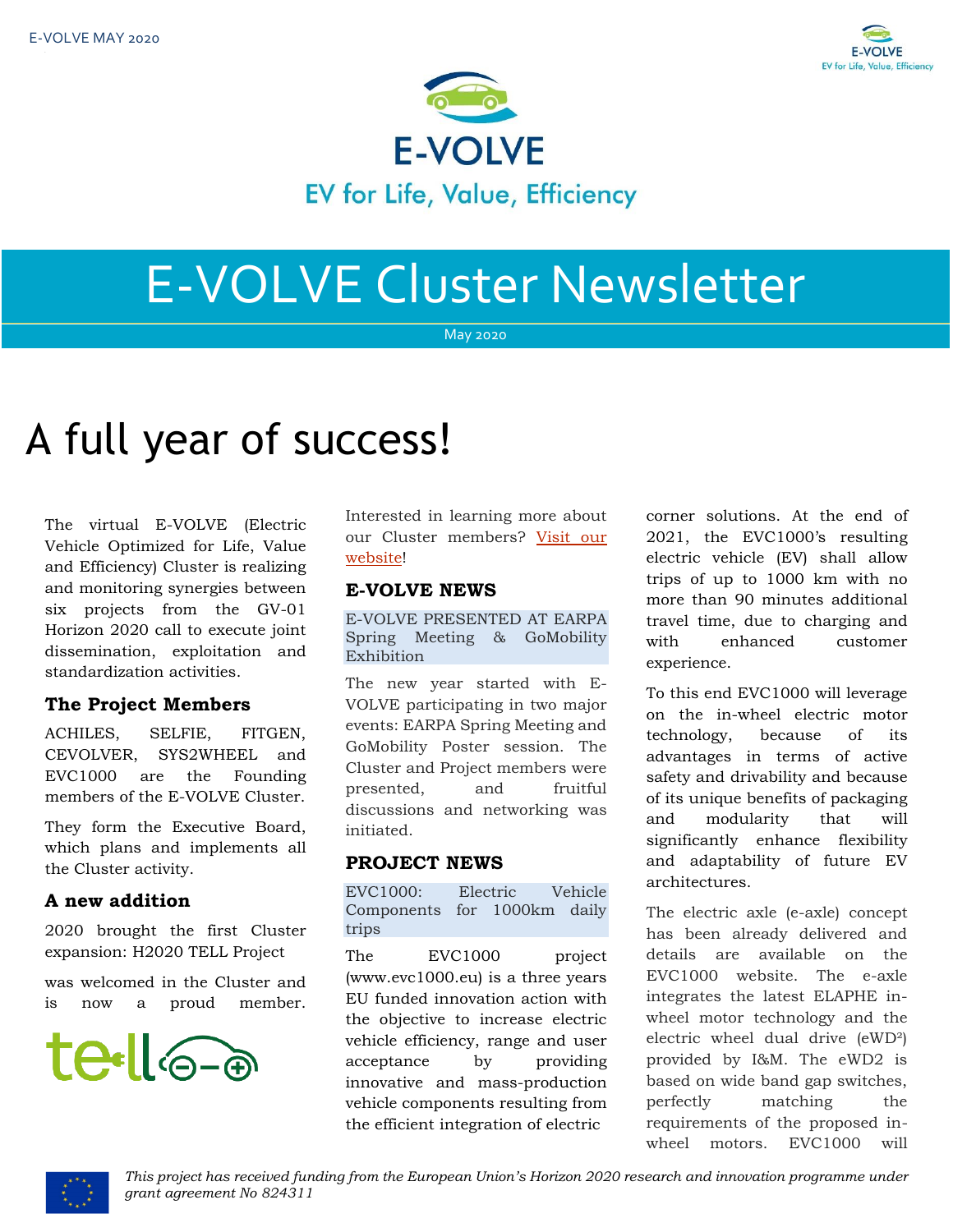develop new chassis components, namely innovative Brake by Wire and active suspension systems; integrated controllers designed to improve efficiency on long journeys, while ensuring relaxed, comfortable and safer driving.

EVC1000 will showcase the effectiveness of the integrated wheel-centric propulsion architecture and EV management in two second generations of Electric Vehicles – the Audi e-tron and JAC iEV6S.

The EVC1000 project, led by the Austrian company AVL List GmbH, receives a total funding of €5,15 million over 3 years. The consortium includes partners from six European countries: Audi Gesellschaft (DE), Jac Italy Design Center Srl (IT), Brembo S.p.A (IT), Elaphe Pogonske Technologije Doo - Elaphe Propulsion Technologies (SI), Ideas & Motion Srl (IT), Tenneco Automotive Europe Bvba (BE), Fraunhofer Institute for Electronic Nano Systems ENAS (DE), Technische Universitaet Ilmenau (DE), University of Surrey (UK).



*Figure 1. e-axle concept*

#### SELFIE: First Year Results

Throughout the 1st year (December 2018 – November 2019) the SELFIE partners focused on the requirements and specifications of the battery thermal management system, as well as on a first preliminary concept design on components and system level. The requirements and specifications at vehicle level have been identified in terms of vehicle performances (max power, max speed, etc.) and driving range, considering the target to remain inside an interval of 60min – 90min more concerning the driving time of an equivalent vehicle with an internal combustion engine for long duration trips of 700-1000 km. Starting from such vehicle requirements, detailed specifications for the battery system have been defined in terms of volume, weight, energy, charging rate, charging power (140 kW) and the lifetime of the pack. After this important milestone, the work could focus on the concept for the design at components and system level, for example, a multifunctional sandwich battery housing (Fig.1). An important part of the SELFIE project is the design and engineering of a battery housing which besides of mechanically supporting the battery cells provides heat storage, heating and cooling capability. It will mainly be made of a sandwich structure consisting of glass-fibre reinforced polymer face sheets and a polymer foam core. The battery cells will be arranged on PCM loaded aluminium foam plates to buffer the heat generated during fast charge cycles to avoid an energy-consuming high-power cooling system. Furthermore, cooling plates between the battery rows and in thermal contact with the aluminium foam/PCM plates will remove the heat from the battery pack.



*Figure 2 Battery housing structure*

An ultra-compact cooling module and a cold storage device to optimize cabin comfort while fast charging was also designed.

Outlook on future activities:

The final design of the components of the battery system will be validated by simulation models in terms of functional performance, weight and volume. Furthermore, manufacturability and costs will be taken into account. Once the design is approved and the manufacturing technologies are selected, the manufacturing of prototypes and testing will start. In the meantime, the SELFIE partners are working on the development of an optimal thermal management system control strategy for the battery system. Once the models have been validated, an optimal control strategy for the thermal system will be identified and take into account a compromise between the thermal performance and the energy consumption for different use-cases.

#### TELL Project: Optimisation and large-scale manufacturing of low and medium voltage electric powertrain solutions

The TELL project addresses the optimisation and large-scale manufacturing of low and medium voltage electric powertrain solutions, with focus on high efficiency, compact packaging and low cost. Three main applications

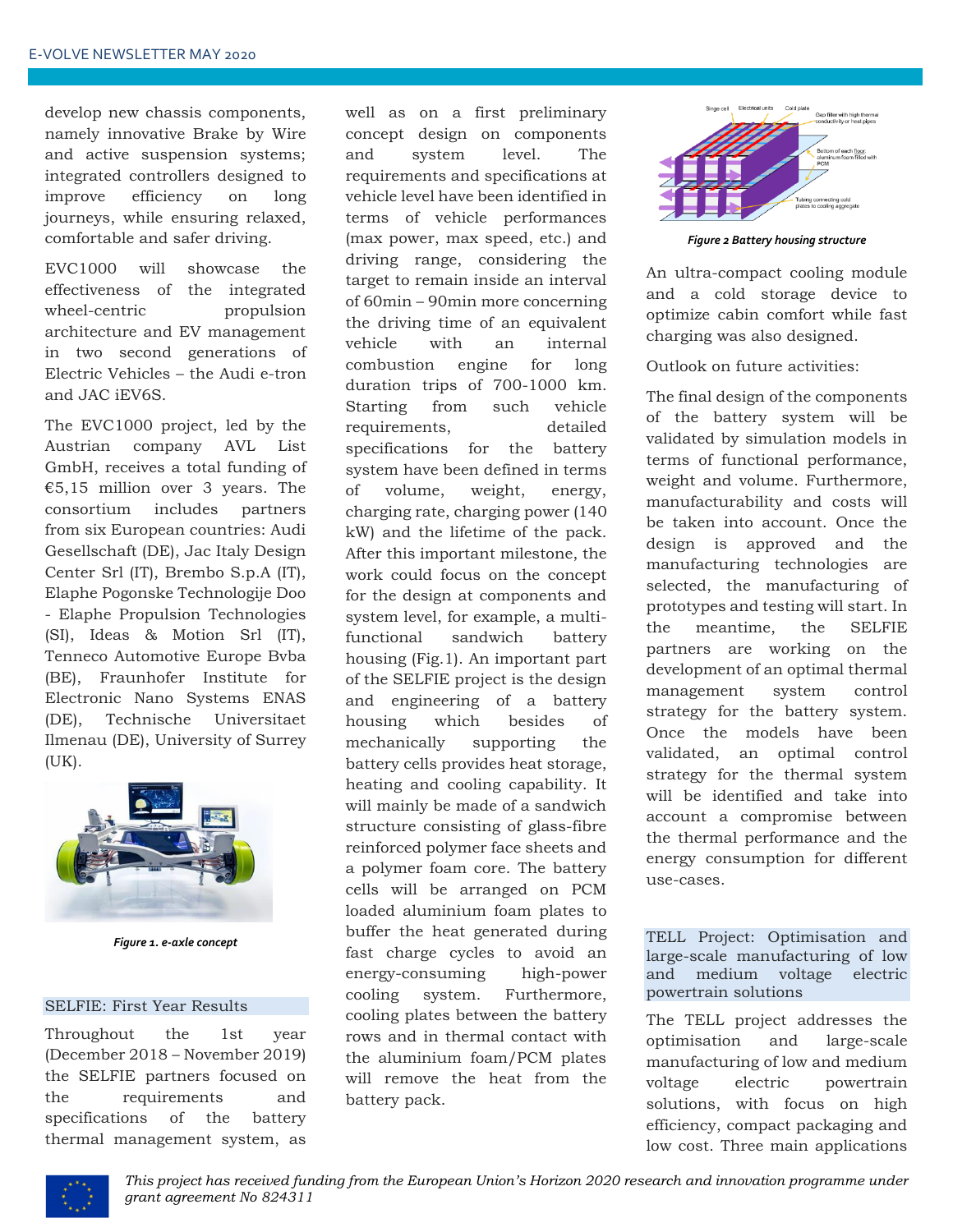are targeted: i) Small-to-medium segment electric cars; ii) Hybrid electric cars with a low voltage add-on electric propulsion system; iii) The lightweight urban mobility sector, e.g., electric quadricycles.

The TELL powertrains will be demonstrated on two electric vehicle platforms: i) a four-wheeldrive (4WD) vehicle operated at a nominal voltage of 100 V by a Si MOSFET based inverter; and ii) a two-wheel-drive (2WD) vehicle operated at a nominal voltage of 48 V by an inverter based on GaN semiconductor technology.



*Figure 3 First TELL vehicle prototype (4WD)*

In the past months the TELL participants have achieved important goals together, assembling their first vehicle prototype. The 4WD vehicle, first of the two envisaged in the project, was tested successfully on the rolling road at the I-FEVS facilities and it even moved the first "steps" outside the workshop, for some preliminary performance tests as well for assessing the various sensors and a newly integrated vehicle control system architecture. The second (2WD) vehicle is already on its way.

The choice of a small consortium has revealed very manageable and effective to achieve TELL ambitious targets, with excellent results in the first project period. Some of the impressive technologies, such as part of the electric/electronic architecture were presented early this year at the renowned MOVE 2020 exhibition in London (UK).

For more information:

Visit our project web page: <https://horizon2020-tell.eu/>

Follow us on our LinkedIn page: [www.linkedin.com/company/eu](http://www.linkedin.com/company/eu-project-tell)[project-tell](http://www.linkedin.com/company/eu-project-tell)

#### FITGEN at the technology development stage

During the last General Assembly held @BRUSA, the Fitgen consortium discussed the progress in the design of the e-axle complex. The targets and specifications of the final e-axle were completely defined in Autumn 2019, and the project is now at the technology development stage.

The design of the motor geometry and winding is in a good shape, together with the development of the six phases inverter based on the latest SiC power MOSFET technology.

The development of the transmission gear is also proceeding well, and different options for the advanced cooling system are under evaluation, as well as control strategy solutions. The project also includes the study of innovative on-board charger solutions which are demonstrating promising results. Also, the activity for the D&C is ongoing and the Dissemination manager is working for organizing in October the first foreseen workshop, in cooperation with E-VOLVE Cluster and other H2020 projects in the same field of application. Several publications

have been presented in scientific conferences worldwide and others are currently under review. Even if the project is facing the Covid-19 pandemic, the consortium has quickly learned how to cope with the new restrictions and pushing hard to make FITGEN a European success.



*Figure 4 FITGEN GA in Senwald, @Brusa*

#### One Year SYS2WHEEL: sustainable city logistics

In the first year of the project, one major achievement was the development of requirements covering the wide range of different electric powertrains. It's the basis for the next steps, especially the

basic simulation and tool development in Work Package 2, where development of controls and virtual validation of solutions is carried out.

A major challenge for the upcoming months is the development of the different powertrains and its components, thermal management, NVH investigations and advanced control fulfilling the different requirements for our 2 main approaches for electric driving in a fleet application (e-axle and inwheel motor).

NEW TORQUE-VECTORING CONTROLLER: The University of Surrey will implement new torquevectoring controller for the prototype SYS2WHEEL Fiat Tofas Doblo with front inwheel motors.

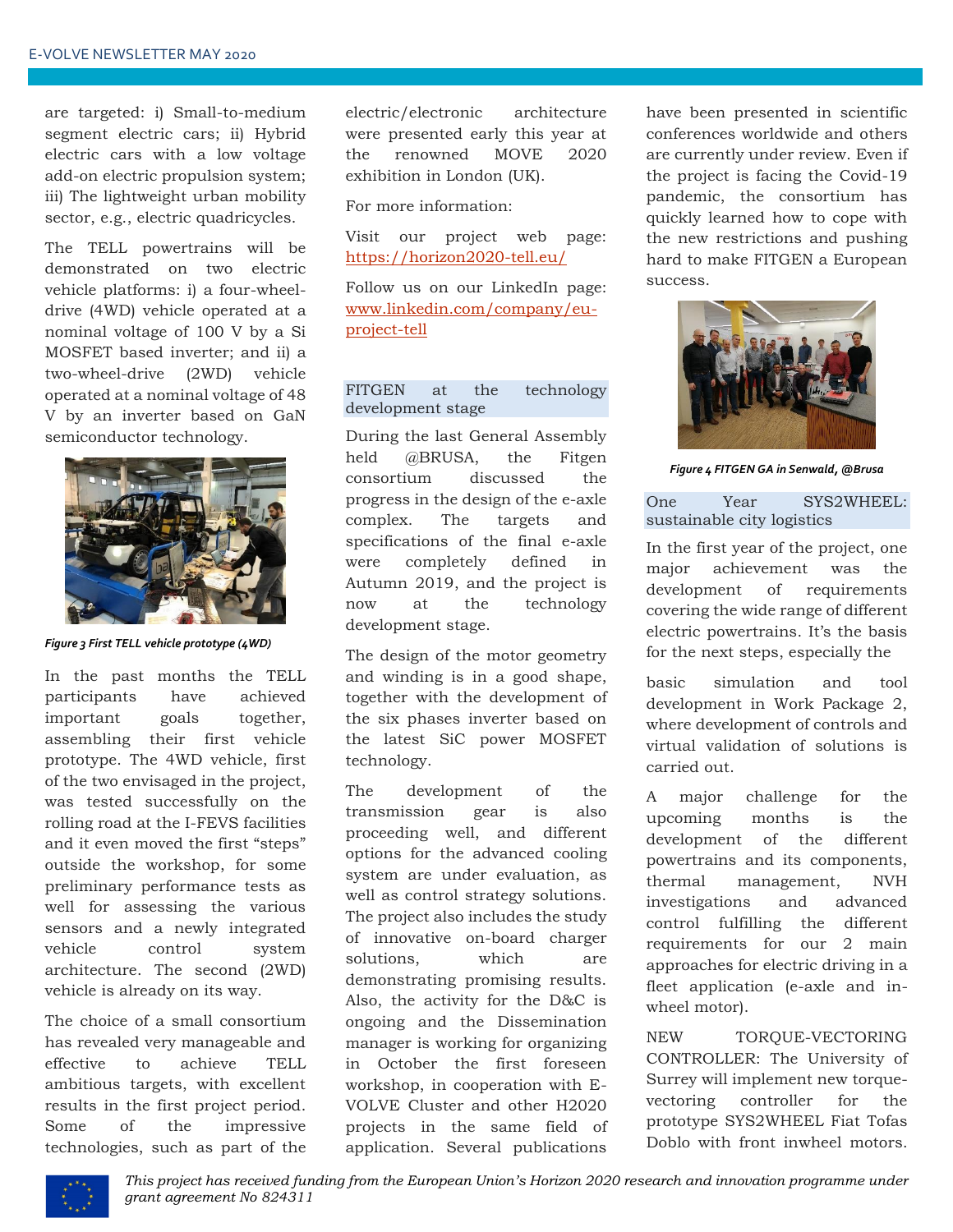State-of-the-art implicit nonlinear model predictive control technology is being developed and compared with conventional stability controllers from equivalent production vehicles, based on the actuation of the friction brakes.



*Figure 5 Simplified block diagram of the torquevectoring control structure*

#### CEVOLVER: Connectivity interface for simulation

Within the CEVOLVER project an important role is played by advanced strategies that operate testing the prototype demonstrators using connectivity as sources of real time information.



*Figure 6 Connectivity architecture*

The results of the discussions between the partners are available. In short we can say that the advanced features such as optimal thermal management, eco-routing with assured charging functionality, and eco-driving will rely on connectivity to improve, on one hand, the energy consumption (that will impact the vehicle range), and on the other hand, increase user confidence in electric vehicles.

The complete report can be found [here.](https://cevolver.eu/wp-content/uploads/2019/04/CEVOLVER_D1.1_Report-on-specification-of-brand-independent-E-E-interfaces-communication-protocols-interactions-of-VCU-and-cloud_PU.pdf) A simplified version of the connectivity architecture agreed on is sketched in the figure.

Setting the scene for a connected energy and thermal management concept

The CEVOLVER scene for a connected energy and thermal management has been set! The connected management functionalities make use of several connectivity features to optimise the route selection, driving behavior, charging stops and charging process. This is made possible due to the cloud-based data and the cloud computing capabilities to perform resource intensive calculations that cannot be otherwise implemented on a Vehicle Control Unit (VCU). The main activities on this part of the project included specifying brand-independent interfaces for Electric Vehicle (EV) components, system and cloud. Including specifying connectivity requirements for simulation supported testing, [read more](https://cevolver.eu/setting-the-scene-for-a-connected-energy-and-thermal-management-concept-by-mark-engelen-fev/?utm_source=Laposta&utm_campaign=CEVOLVER+Newsletter&utm_medium=email)

#### ACHILES: Halfway there!

After one year and a half since the ACHILES project started (December 2018), the full requirements and specifications for the Battery Electric Vehicle (BEV) have been defined; focus has been given to the powertrain and chassis with support of the brake system by the powertrain. The requirements are based on the Audi Q2 BEV, which will be used as a baseline to be improved through the project.

The overall architecture for this next generation EV has been

optimized to include various subsystems, mainly the brake, powertrain and chassis. Subsystems are being finalized to allow higher reliability, safety, security and energy efficiency with proper signal interfaces. The models and control strategies adaptations to integrate the innovative technological concepts – for a new wheel concept design, a centralized computer platform, an out of phase control and a new torque vectoring algorithm – have been thoroughly discussed within the consortium and have been delivered.



*Figure 7 AUDI Q2 BEV demo vehicle on which the ACHILES concept will be tested and verified*

Finally, important design and development steps have been taken towards the implementation of the new wheel concept and brake system within the chassis and powertrain. The integration phase will then follow with the Audi Q2 BEV being dispatched to the project partners.